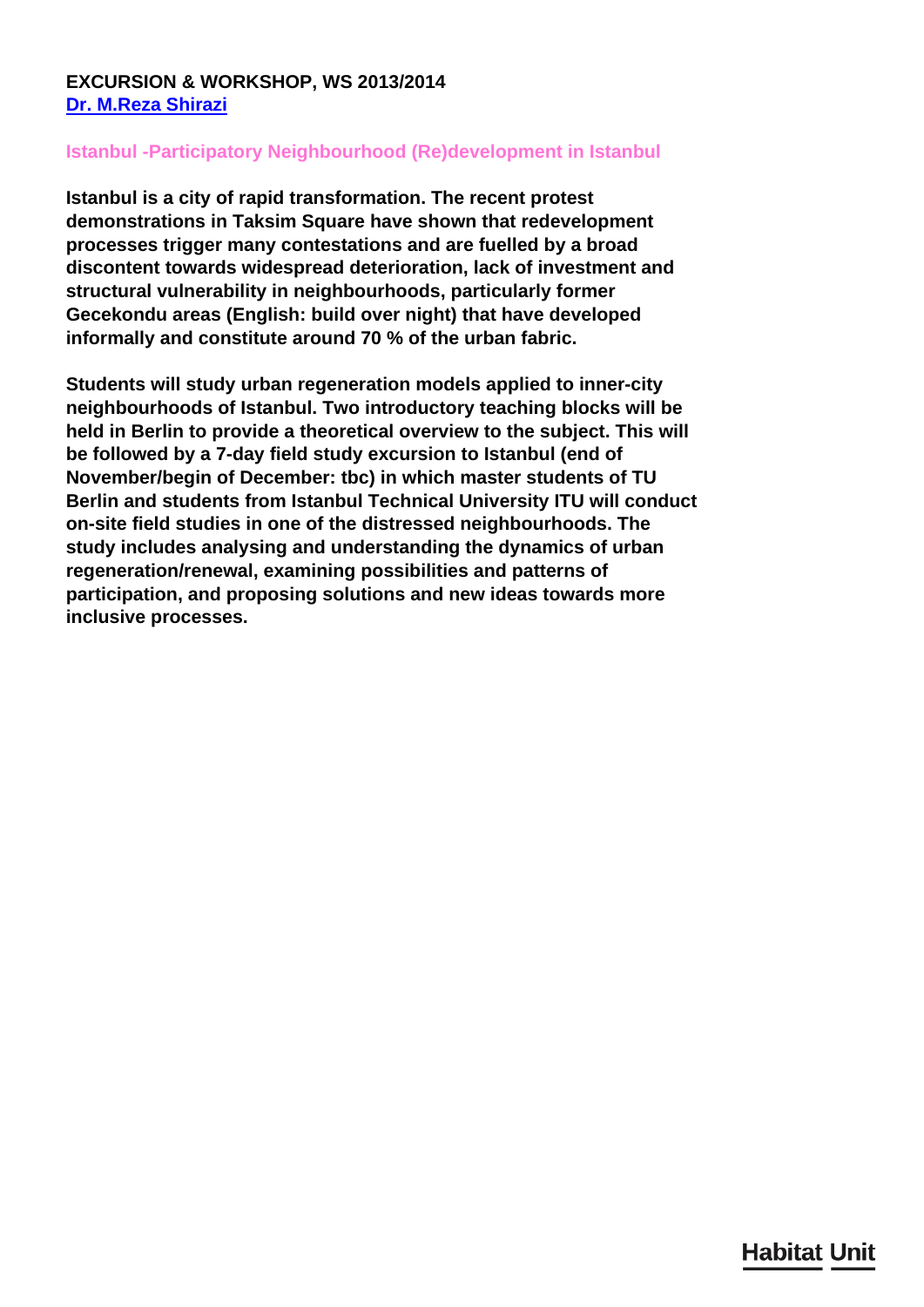Habitat Unit<br>Chair of International Urbanism and Design<br>Prof. Dr. Philipp Misselwitz

## **ISTANBUL**



Participatory Neighbourhood (Re)development in Istanbul

Istanbul is a city of rapid trans-formation.<br>The recent protest demonstrations in Talaim Square have allowed operators operator<br>spinned processes trigger many con-<br>terminol processes trigger many con-<br>teratorics, witch wer

nup, community-based urban re-<br>ation in inner-city neighbourhoods<br>ribul. Two introductory teaching in meanwa, the held to provide a theoret<br>blocks will be held to provide a theoret<br>cal overview to the subject. This will be<br>followed by a 7-day field study excursic io Istanbul (end of November/begin of<br>December: TDC) in which the master ember: TDC) in which the master<br>sends of TU Berin together with a<br>specifically distributed by the master shockeds of TU will contained<br>and constant in the master shocked in the study lin-<br>research neighbourhoods. The study  $\Box$  =  $\Box$  $\bullet$ 

closed cooperation with Centre for Tech-<br>nology and Society (ZTG) and Habitat<br>Unit (HA). Travel cost to Intenbut with the<br>provided to a limited number of TU Berlin<br>Master students who are required to send<br>an additional mot

ın Deadline: October 20, 2013<br>ın Meeting: October 16, 12 pm Infor<br>A052

Dr. M. Reza Shirazi<br>m.shirazi@mail.tu-b Excursion, Workshop, 3 ECTS<br>MA Anth: WP. W **MA UD: COC** MA SRP: 8. SP IV, WP, W



**The course is supported by the Participatory Urban Regeneration Programme - a three-year cooperation between the TUB's Centre for Technology and Society (ZTG) and Habitat Unit (IfA). Travel cost to Istanbul will be provided to a limited number of TU Berlin Master students who are required to send an additional motivation letter and CV to Dr. Reza M. Shirazi.**

## **Course Information**

**Excursion, Workshop, 3 ECTS MA Arch: WP, W MA UD: COC MA SRP:8. SP IV, WP, W**

**Excursion time**